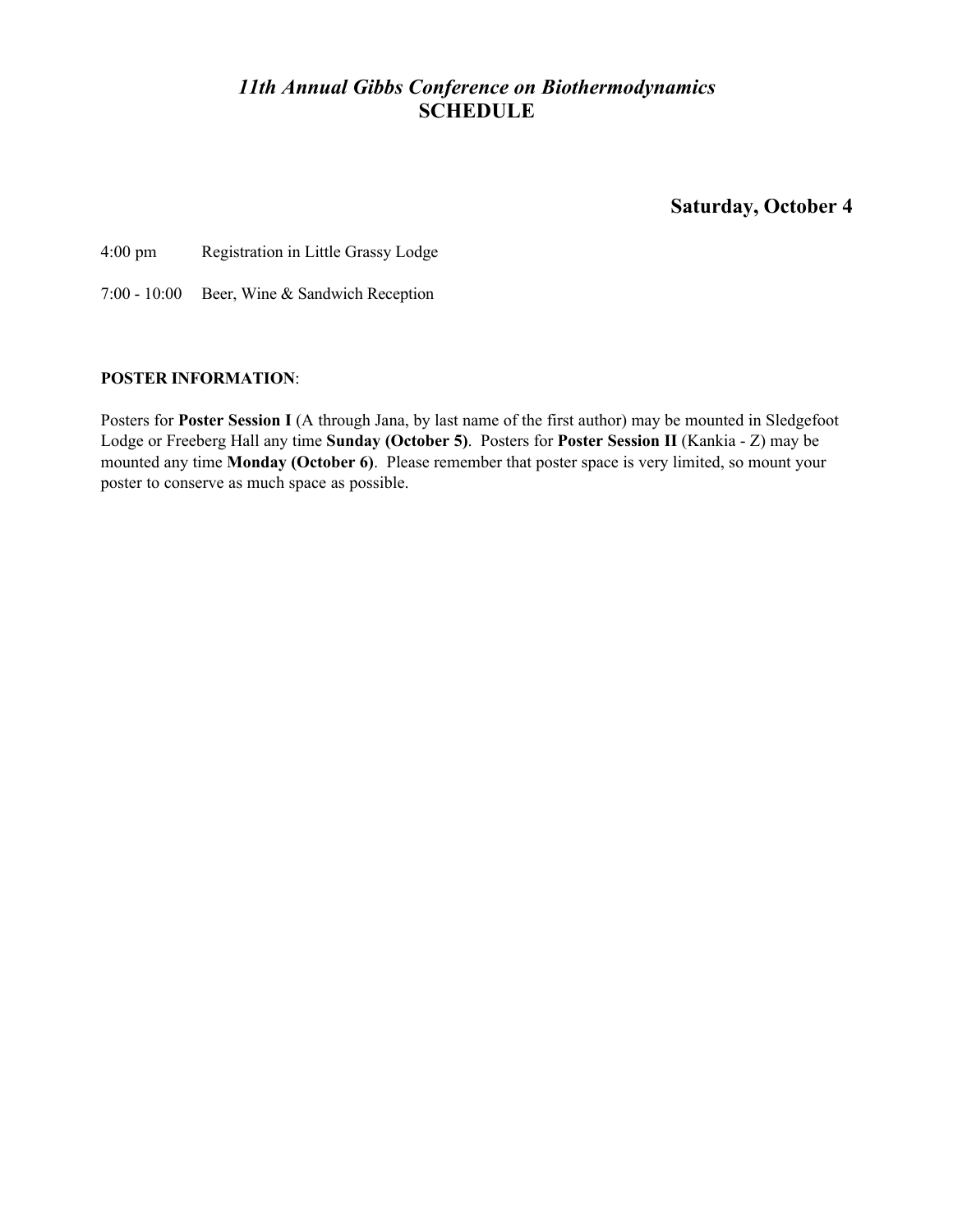- 7:00 Breakfast, *Freeberg Hall*
- 8:30 *Keynote Address* **Adrian Parsegian** *Collapse of a Single Protein Cavity Under Osmotic Stress: Thermodynamics in a VERY Small System.*
- 9:30 Refreshments

## **SESSION I: Systems Coupled to Nucleotide Hydrolysis** *Moderator: Cam Arrington*

| 10:00 | Robley Williams, Jr.                                                       |
|-------|----------------------------------------------------------------------------|
|       | Microtubules: Equilibria and Dynamics in the Presence of GTP.              |
| 10:20 | Susan Pedigo                                                               |
|       | Variability in Growth Rates of Microtubules is Independent of Growth Rate. |
| 10:50 | Tim Lohman                                                                 |
|       | Helicase-Catalyzed DNA Unwinding.                                          |

- *Helicase-Catalyzed DNA Unwinding***.** 11:30 **Wlodzimierz Bujalowski** *Thermodynamics and Structure of the E. Coli Primary Replicative Helicase DnaB Protein - DNA Complexes.*
- 12:30 1:30 Lunch, *Freeberg Hall*

## **SESSION II: Protein Folding** *Moderator:* **Laura Ann Sealy**

| 2:30 | <b>Andy Robertson</b>                                                         |        |
|------|-------------------------------------------------------------------------------|--------|
|      | Microsecond Protein Folding Kinetics from Native-State Hydrogen Exchange.     |        |
| 3:05 | <b>Kelly Frye</b>                                                             |        |
|      | The Role of Cavities in the Pressure Denaturation of Staphylococcal Nuclease. |        |
| 3:35 | Ilia Baskakov                                                                 |        |
|      | How to Fold a Thermodynamically Unstable Protein.                             |        |
| 4:05 | Refreshments                                                                  |        |
| 4:30 | <b>Shi-Jie Chen</b>                                                           |        |
|      | Predicting the Conformational Changes of Biomolecules - a Graphic Theoretic   |        |
|      | Approach.                                                                     |        |
| 5:00 | <b>Clay Clark</b>                                                             |        |
|      | The Presence of Non-native Conformations in the "Native" Protein Allows the   |        |
|      | Binding of E. Coli and Murine Dihydrofolate Reductases to the Chaperonin      | GroEL. |
| 6:30 | Dinner, <i>Buffalo Tro at Freeberg Hall</i>                                   |        |

8:00 - 10:00 **POSTERS & BEER I**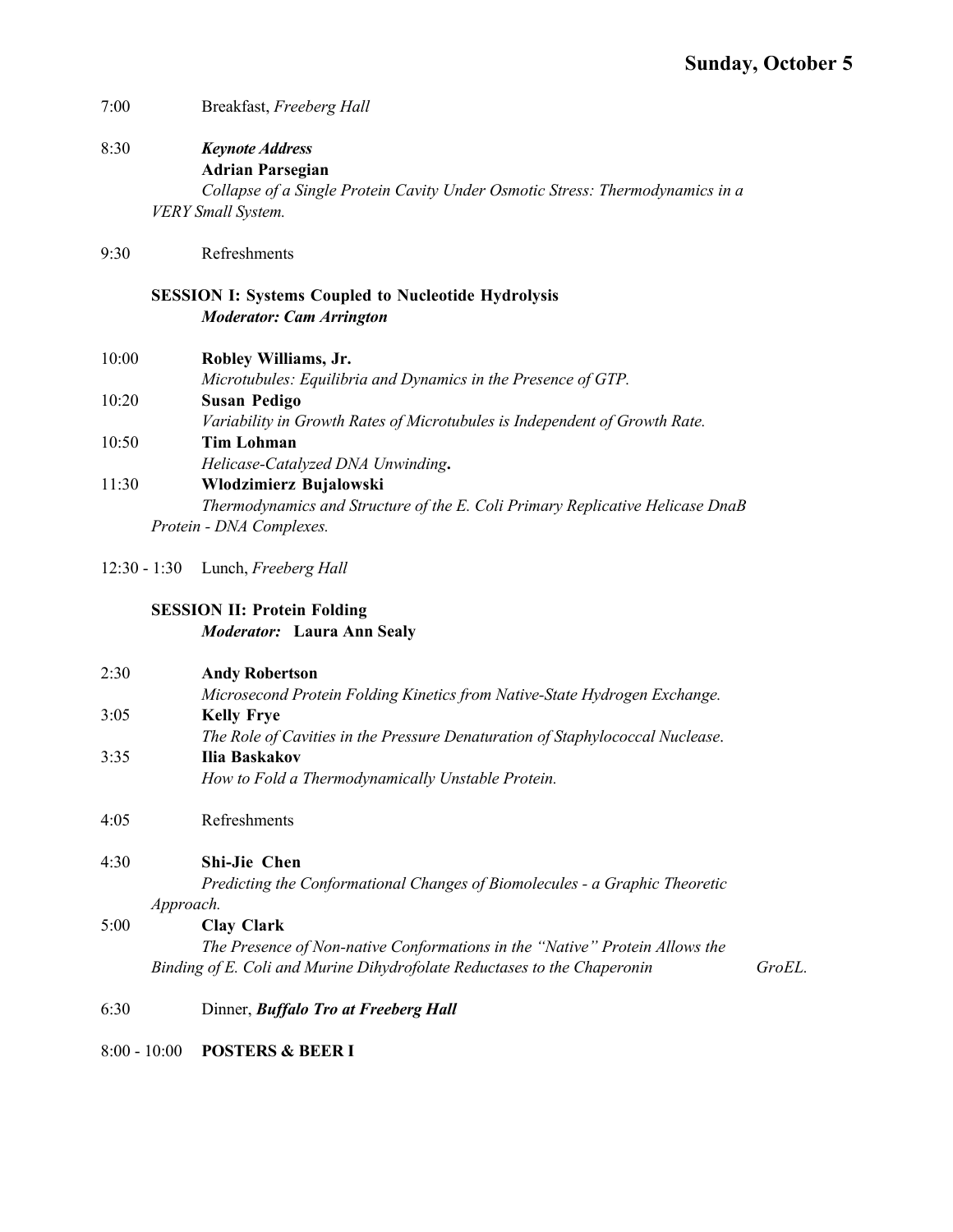| 7:00         | Breakfast, Freeberg Hall                                                                 |
|--------------|------------------------------------------------------------------------------------------|
|              | <b>SESSION III: Nucleic Acids</b><br><b>Moderator: Harry Guttman</b>                     |
|              |                                                                                          |
| 8:30         | <b>Brad Chaires</b>                                                                      |
|              | Energetics of Drug-DNA Interactions.                                                     |
| 9:05         | <b>Tina Davis</b>                                                                        |
|              | UV Fails to Detect a DNA Hairpin to Coil Transition.                                     |
| 9:35         | Refreshments                                                                             |
| 10:00        | T. J. Wilson                                                                             |
|              | Characterization of Macromolecular Charge in Solution by Membrane-Confined               |
|              | Analytical Electrophoresis.                                                              |
| 10:30        | Lori McFail-Isom                                                                         |
|              | Change in DNA Binding Mode of Ethidium Homodimer Detected using                          |
|              | Scanning Force Microscopy and Fluorescence Measurements.                                 |
| 11:00        | <b>Dick Sheardy</b>                                                                      |
|              | Assessing the Sequence Specificity in the Binding of Co(III) to DNA via a                |
|              | Thermodynamic Approach.                                                                  |
|              | (Meeting of previous organizers after Session III & before lunch)                        |
| $12:00-1:00$ | Lunch, Freeberg Hall                                                                     |
|              | <b>SESSION IV: Binding &amp; Linkage</b>                                                 |
|              | <b>Moderator: Alexandra Klinger</b>                                                      |
| 2:30         | <b>Madeline Shea</b>                                                                     |
|              | Calmodulin Cooperativity: The Pluses and Minuses.                                        |
| 3:05         | <b>Bradford S. McCrary</b>                                                               |
|              | Linkage of Protonation and Anion Binding to the Folding of Sac7d.                        |
| 3:35         | <b>Doug Barrick</b>                                                                      |
|              | The Binding of Structural Isomers to Myoglobin: Structural and Energetic<br>Consequences |
|              | of Hydrogen Bond Deletion and Evolutionary Implications.                                 |
| 4:05         | Refreshments                                                                             |
| 4:30         | <b>Yingwen Huang</b>                                                                     |
|              | The Oxygen-Binding Intermediates of Human Hemoglobin: Evaluation of Their                |
|              | Contribution to Cooperativity Using Zinc-Containing Hybrids.                             |
| 5:00         | <b>Jennifer Jewett VanAntwerp</b>                                                        |
|              | Thermodynamic Characterization of Affinity Maturation: The D1.3 Antibody and             |
|              | a Higher Affinity Mutant.                                                                |
| 5:30         | <b>Kip Murphy</b>                                                                        |
|              | Prediction of Structural Changes from Thermodynamic Measurements: Uses and               |
|              | Pitfalls.                                                                                |
| 6:30         | Dinner, Freeberg Hall                                                                    |
|              |                                                                                          |

8:00-10:00 **POSTERS & BEER II**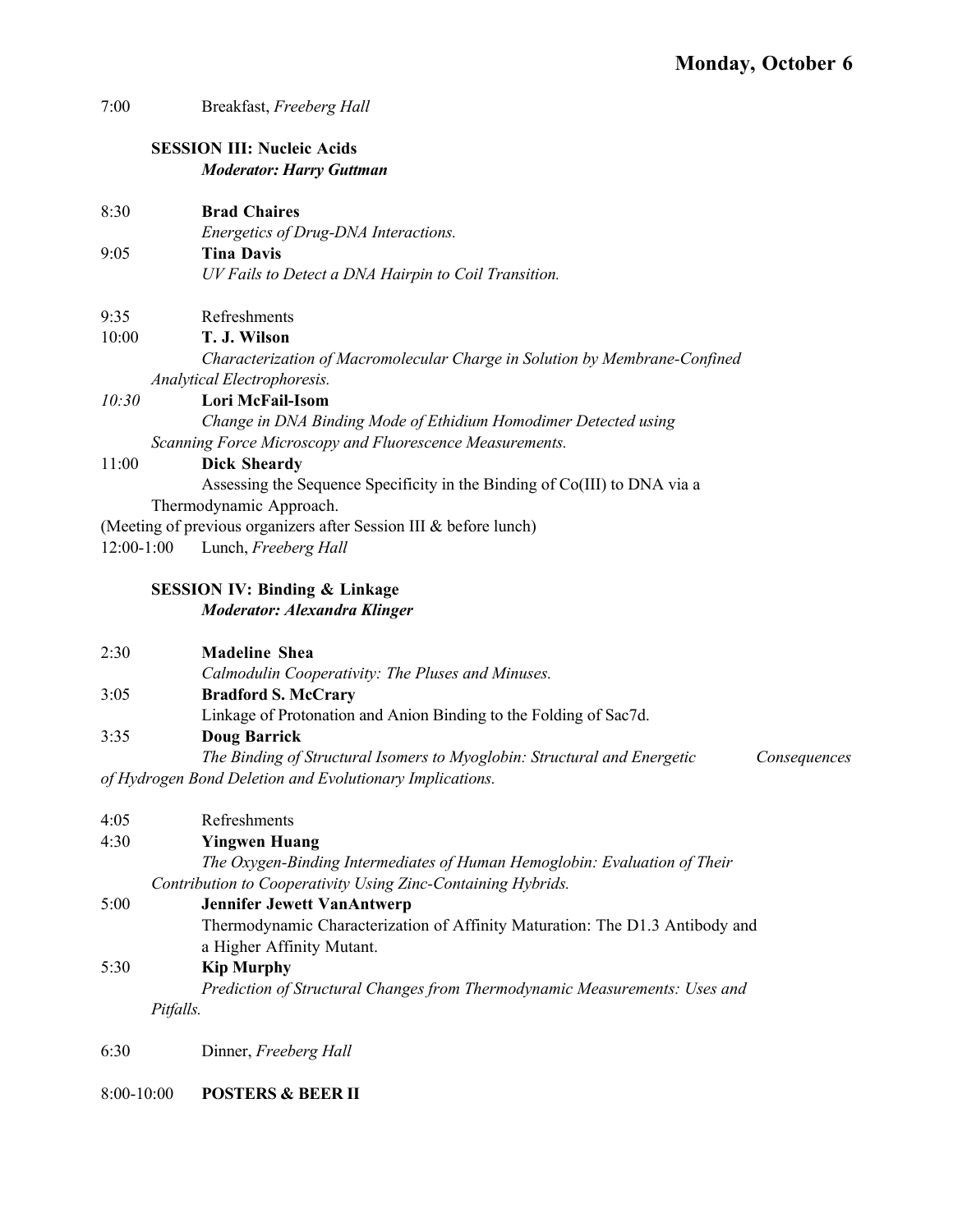| 7:00  | Breakfast, Freeberg Hall                                                                                                          |
|-------|-----------------------------------------------------------------------------------------------------------------------------------|
|       | 8:00 - 12:30 Check-out. Return all keys to main office by 12:30.                                                                  |
|       | <b>SESSION IV: Protein-Nucleic Acid (Macromolecular) Interactions.</b><br><b>Moderator: Vince Hilser</b>                          |
| 8:30  | <b>Michael Fried</b><br>Role of Water in CAP-DNA Interactions.                                                                    |
| 9:05  | <b>James K. Kranz</b><br>Investigating Local Cooperativity in RNA-Protein Association.                                            |
| 9:35  | Refreshments                                                                                                                      |
| 10:00 | <b>Karen G. Fleming</b><br>The Effect of Point Mutations on the Free Energy of Glycophorin A<br>Transmembrane -Helix Dimerization |
| 10:30 | <b>Vince LiCata</b><br>Variability of the Structural Magnitude of the Allosteric Conformational Change                            |
| 11:00 | of AspartateTranscarbamylase.<br><b>Kim Sharp</b>                                                                                 |
|       | The Hydrophobic Effect. Water Structure, and Heat Capacity Changes.                                                               |

12:00 - 1:00 Lunch, *Freeberg Hall*

*Please be sure to check-out before 12:30. Drop keys off at the main office between 8:00 am and 12:30 pm.*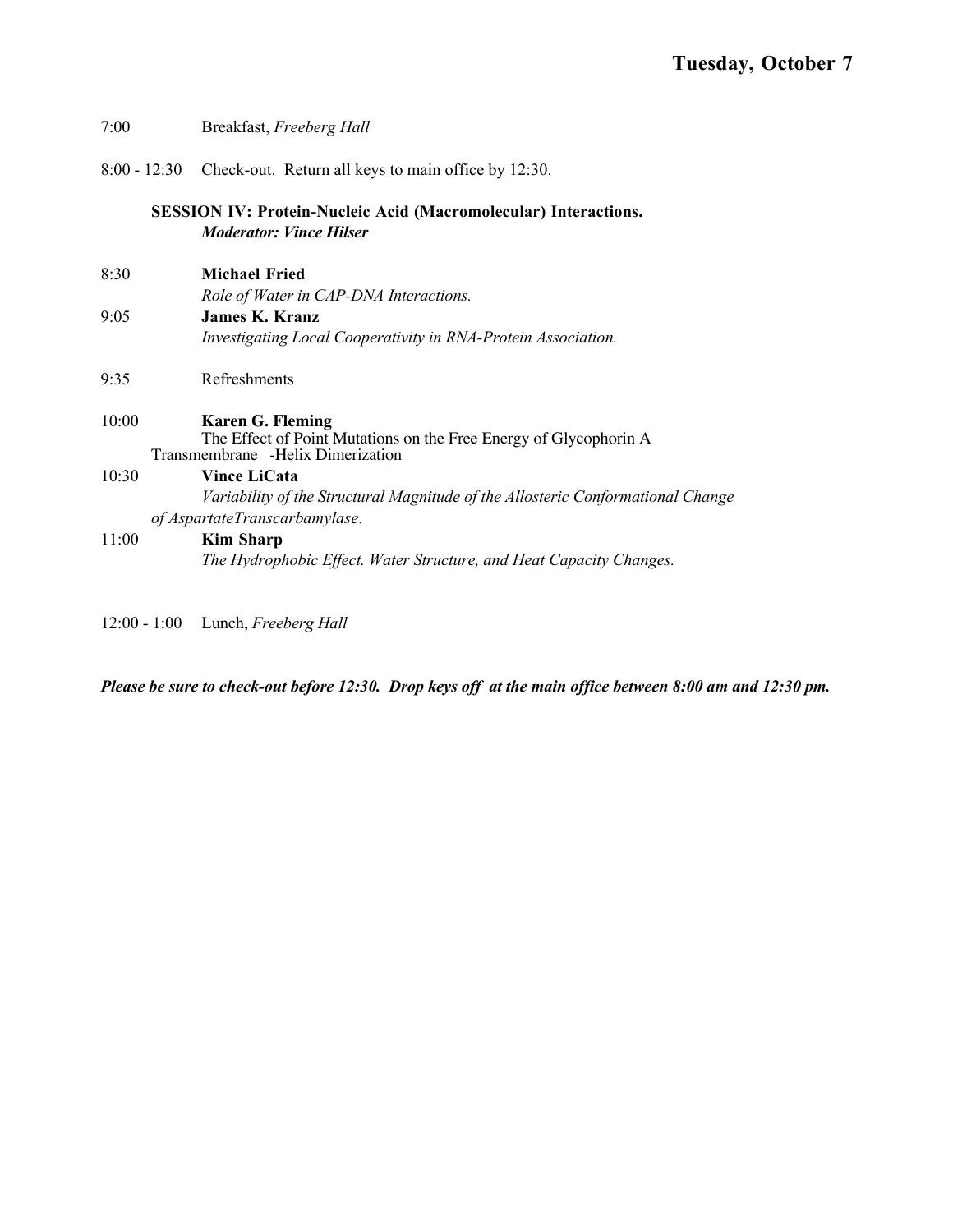## **POSTER SESSION I**

*Sunday, October 5 8-10 pm*  **Sledgefood Hall**

**Effect of Non-Uniform Base Sequence on the Electrostatic Potential of Dissolved DNA**

*Scott V. Adams, Katrina Wagner, Thomas W. Kephart, and Glenn Edwards*

**Kinetic Measurement of the Step Size of DNA Unwinding by** *Escherichia coli* **UvrD Helicase**

*Janid A. Ali and Timothy M. Lohman*

**Microsecond Protein Folding Kinetics from Native-State Hydrogen Exchange** *Cammon B. Arrington and Andrew D. Robertson*

**Interaction of Thrombin with Its Receptor 1** *Youhna M. Ayala and Enrico Di Cera*

**Molecular Origin of Na+ Specificity in Thrombin** *Dolly Banerjee and Enrico Di Cera*

**Nature's strategy for stabilizing proteins: the denatured state as a target of solutes** *Ilya Baskakov and Wayne Bolen*

**Affinity Maturation of an Anti-Hapten scFv by Yeast Surface Display** *Eric T. Border and K. Dane Wittrup*

**Specificity of Src SH2 domain - tyrosyl phosphopeptide interactions: thermodynamic and structural studies.**

*J. Michael Bradshaw, Richard A. Grucza and Gabriel Waksman*

**Stability Curves of Bovine Adenosine Deaminase as Function of Reaction Coordinate**

*Billy Mark Britt*

**The Response of the trp-Repressor-DNA Binding Interaction to solvent stress** *Martha P. Brown and Catherine A. Royer*

**Interactions of L11 Binding Region within 23S Ribosomal RNA with Ions** *Y. V. Bukhman and D. E. Draper*

- **Analysis of Protein-DNA Interactions in Crowded Solutions by Fluorescence Recovery After Photobleaching and Dynamic Light Scattering.** Nathan A. Busch and Victor A. Bloomfield
- **Role of the P2 site in substrate recognition by thrombin** *Wei Cheng and Enrico Di Cera*

**Human Ileal Lipid-Binding Protein Binds Two Bile Salts with Apparent Positive Cooperativity**

*D. P. Cistola, T. C. Lee, E. Westover, J. Monsey, P. Dawson and J. J. Toner*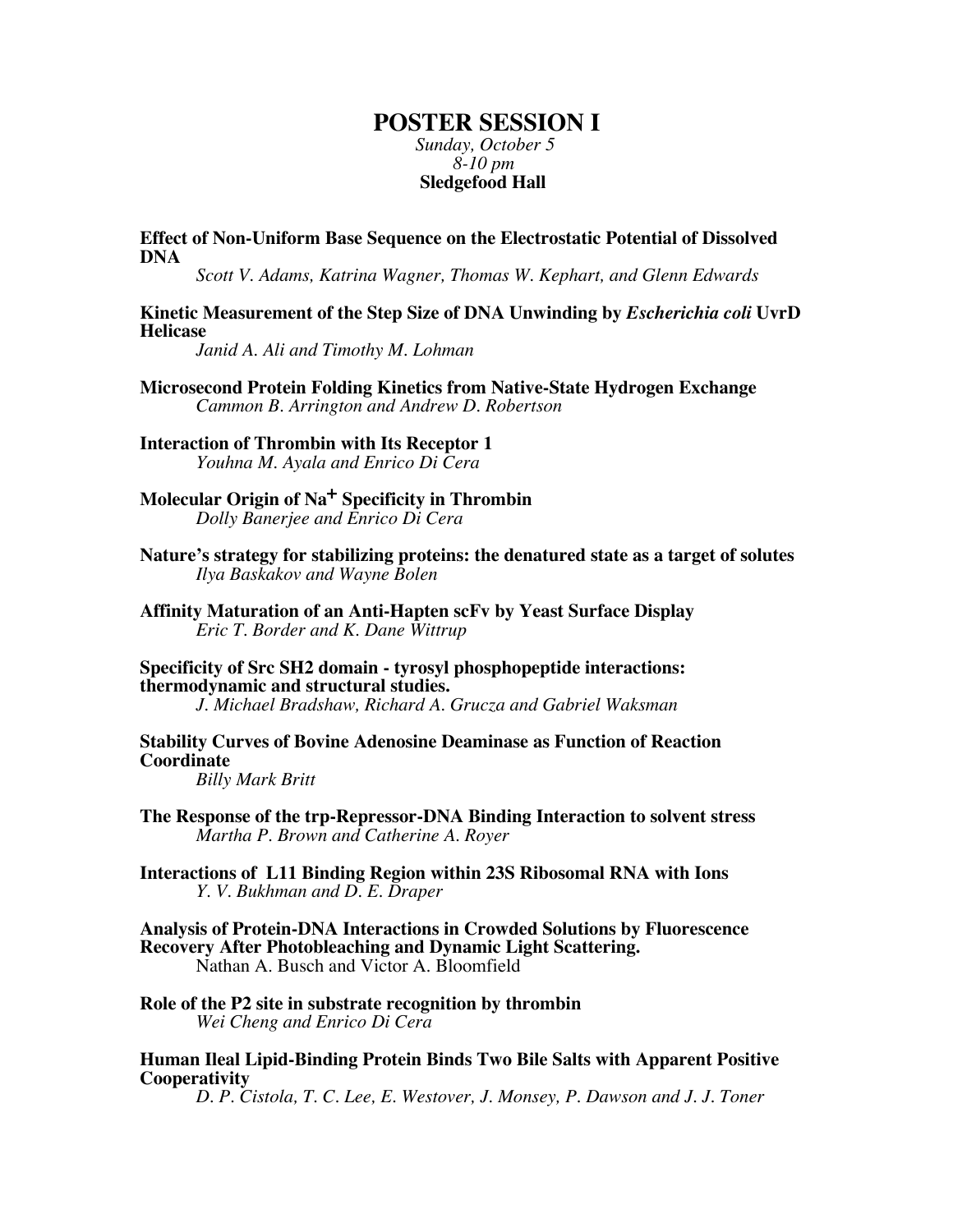#### **Phage** *cro* **Repressor-DNA Interactions**

*Paul J. Darling and Gary K. Ackers*

**Analytical Ultracentrifugation Studies on the Self-Association of Yeast TBP** *Margaret A.Daugherty, Michael Brenowitz and Michael G. Fried*

#### **Engineered Variants of I-FABP with Increased Affinity for Bile Salts** *G. T. DeKoster, K. Richter, K. R. Miller, J. J. Toner, D. P. Cistola*

**Protein Unfolding Pathway for Pressure Denatured APO***TRP***-Repressor(TR-WT)** *Gayatri V. Desai and Catherine A. Royer*

#### **Role of Cl- in fibrin polymerization**

*Enrico Di Stasio and Enrico Di Cera*

**Low pH Proton Linkage of OMTKY3 Binding to Porcine Pancreatic Elastase** *Stephen P. Edgcomb, Brian M. Baker and Kenneth P. Murphy*

#### **Disassembly of Microtubules with IR Lasers** *Daniel Engh, Glenn Edwards and Robley Williams*

#### **Protons and Salts Regulate Conformational Transitions in an Icosahedral RNA Virus**

*Carolyn Fitch, David Hacker, Abelardo Silva, Bertrand Garcia-Moreno*

#### **Experimentally Testing Computational Models for Ionization Equilibria in Turkey Ovomucoid Third Domain**

*William R. Forsyth, Michael K. Gilson, Jane Anotosiewicz, Olav R. Jaren and Andrew D. Robertson*

## **Electrostatic and Structural Contributions to Heat Capacities of Binding and Solvation.**

*Kelly Gallagher and Kim Sharp*

#### **Effects of Ions on Pseudoknot Energetics.**

*T. C. Gluick, N. Wills, R. Gesteland and D. E. Draper*

#### **Influence of Chemical Substituents of Drug-DNA Binding Energies** *David Graves*

#### **Salt Dependence of TRP Repressor-Operator Interactions** *Adeola O. Grillo, Martha P. Brown and Catherine A. Royer*

## **Evidence for a Conformational Change in the Tandem SH2 Domain of the Syk Tyrosine Kinase: Linkage to Temperature and Ligand Binding.** *Richard A. Grucza, Klaus Fhtterer and Gabriel Waksman*

## **The structures of thrombin W60dS and D221A/D222K reveal the important role of** the  $R187:D222$  ion pair in  $NA<sup>+</sup>$  binding to thrombin.

*E. R. Guinto, E. Zhang, A. Tulinsky, M. M. Krem, and E. Di Cera*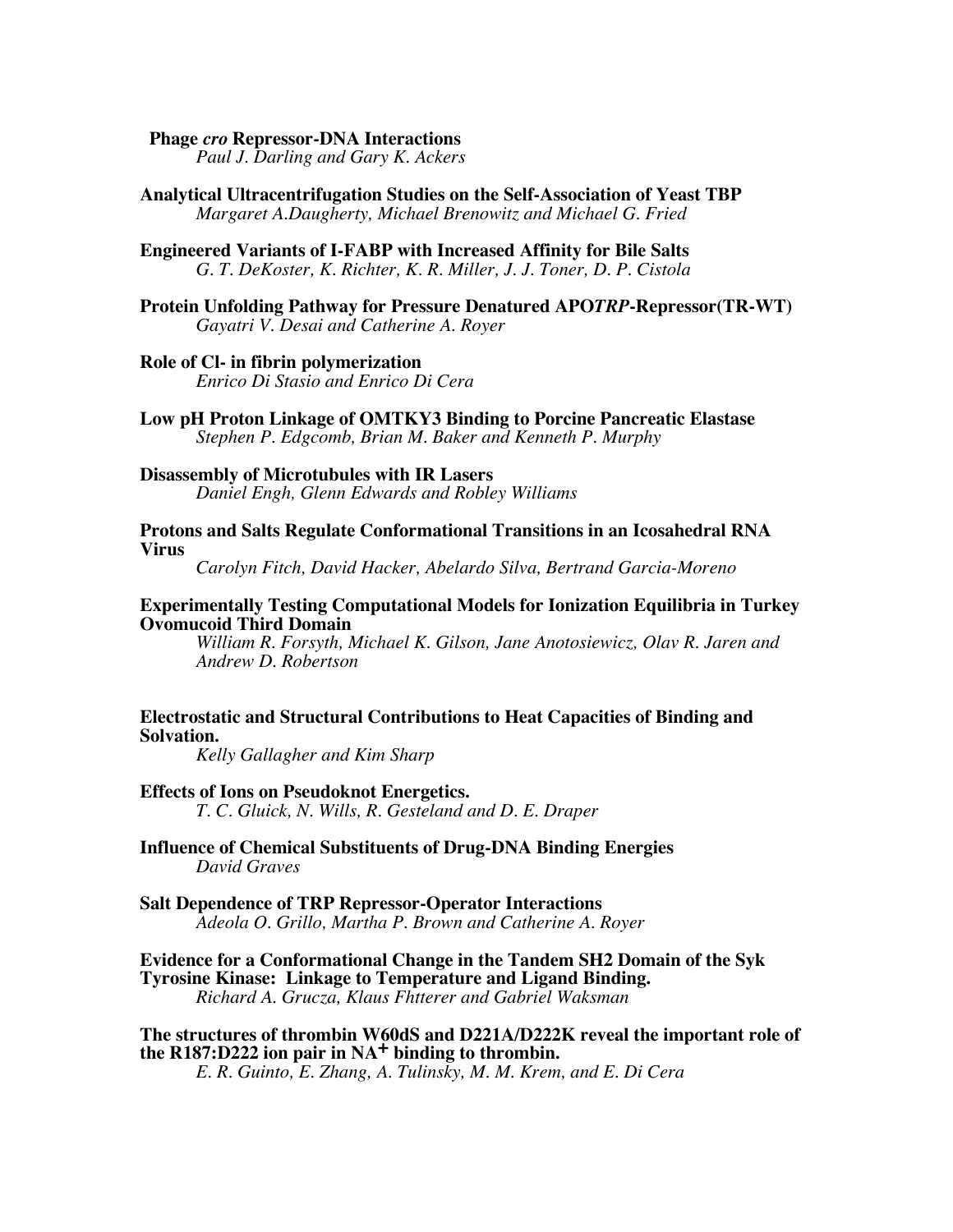## **The Physical Biochemistry of Osmotic Adaptation in** *E. coli* **K-12: Assessing the Free Concentrations of Ions in the Cytoplasm**

*Harry J. Guttman, Li Man, and M. Thomas Record, Jr.*

#### **Biophysical Studies on the Interaction of Fibroblast Growth Factor-2 with Heparan Sulfate**

*Andrew B. Herr, Jingsong Xu, David M. Oznitz, and Gabriel Waksman*

# **Refolding of 6-19F-Tryptophan Labeled** *E. coli* **Dihydrofolate Reductase in the Presence of Ligand: a Stopped-Flow NMR Spectrocopy Study**

*S. D. Hoeltzli and C. Frieden*

## **Evaluation of the Relationship between Different Structural Environments to Binding Energetics**

*James R. Horn and Kenneth P. Murphy*

**Preferential Interaction of Calf Thymus DNA with Sugars, Polyols and Amino Acids** X*iaoqun Huang and Victor A. Bloomfield*

## **Global Analysis of the Temperature and Urea Induced Unfolding of Staphylococcal Nuclease**

*Roxana Ionescu and Maurice R. Eftink* **Uncoupling DNA binding from dimerization in lambda Cro** *Rinka Jana, Jeffery Fields and Mike Mossing*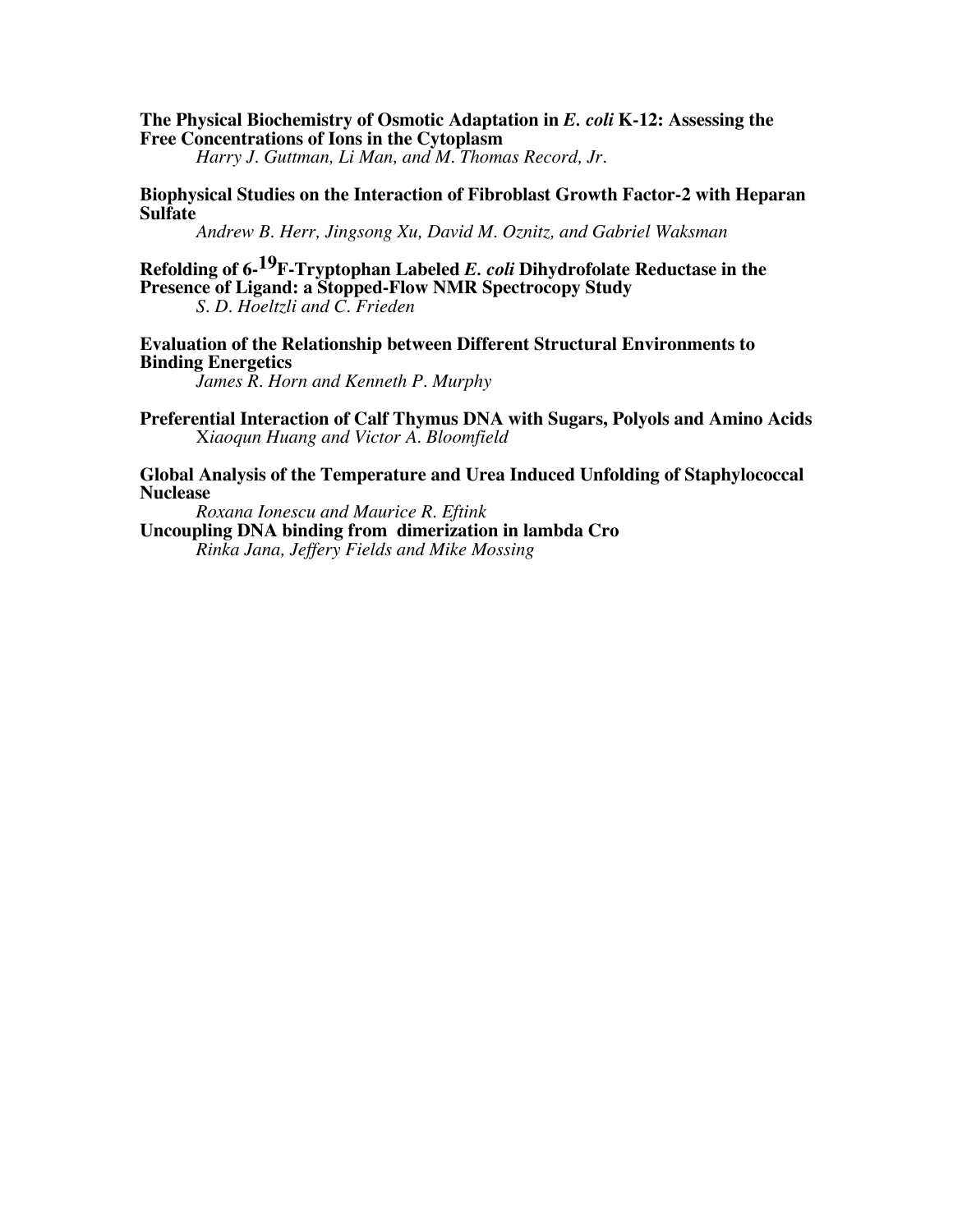# **POSTER SESSION II** *Monday, October 6*

 *8-10 pm*  **Sledgefood Hall**

**Hydration Changes Accompanying the Ni2+-Induced B-Z Transition of Poly{d(GC)} Poly{d(GC)}: Ultrasonic Velocity and Density Measurements**. *Besik I. Kankia and Thomas M. Jovin*

**The Contributions to Cooperativity by Singly and Doubly Oxygenated Hemoglobin Intermediates**

*Alexandra L. Klinger and Gary K. Ackers*

**Minimum Substrate Requirements in** *E. Coli* **Biotin Ligase-Catalyzed Biotinylation** *Elena Kovaleva, Peter Schatz and Dorothy Beckett*

**Anion and Cation Effects on the Thermodynamics of E. coli SSB protein-oligo(dT) Binding Studied by Isothermal Titration Calorimetry** *Alexander G. Kozlov and Timothy M. Lohman*

**Characterization of the interactions between the endothelial cell protein C/activated protein C receptor, protein C, activated protein C and thrombomodulin. Analysis by Ultracentrifugation.**

*Rachel R. Kroe, Lisa M. Regan and Thomas M. Laue*

**Changes in the Electrostatic Potential Surface and the Solvent Accessible Surface in Adipocyte Lipid Binding Protein Upon Lipid Binding. Comparison with Intestinal Fatty Acid Binding Protein.**

*Vince J. Licata and David A. Bernlohr*

**Thermodynamics of Vinca Alkaloid-Induced Tubulin Self-Association: An Energetic Structure-Function Study.**

*Sharon Lobert, Bridget T. Hill and John J. Correia*

**Contribution of Surface Residues to the Stability and RNA Binding Properties of Two RBDs of the Human U1A Protein**

*Jirong Lu and Kathleen Hall*

**Urea Induced Unfolding of Tubulin**

*Vivek Malipatil, Susan Pedigo and Robley C. Williams, Jr*.

**Hydration of dA dT Base Pairs of B-DNA: Enthalpy-Entropy Correlation with Differential Hydration and Average Compression of Electrostricted Water** *Luis A. Marky and Donald W. Kupke*

**Resolving the linkage of Protonation and Anion Binding to the Folding of the Native Hyperthermophile Protein Sac7d**

*Bradford S. McCrary, Jennifer Bedell, Stephen P. Edmondson and John W. Shriver*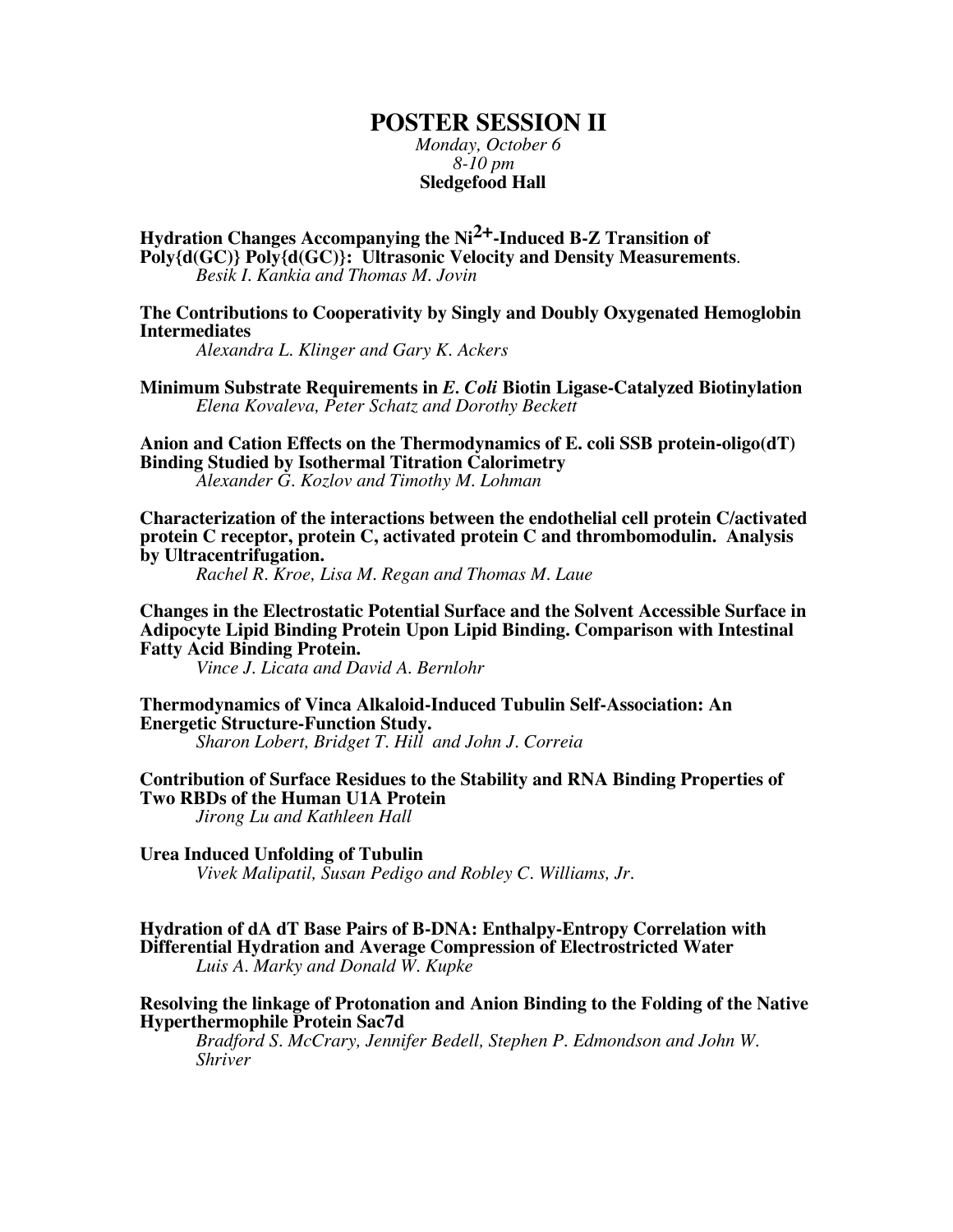#### **Thermodynamic Studies of the** *Lac***Operator:***Lac* **Repressor Complex; Effects of DNA length and Small Solutes**

*Sonya E. Melcher, Oleg V. Txodikov, Ruth M. Saecker and M. Thomas Record, Jr.*

## **Thermodynamic Study of Higher Affinity Binding Single Chain Fv Antibody Fragments Isolated by Molecular Evolution**

*Katarina S. Midelfort, James D. Marks and K. Dane Wittrup*

## **Thermodynamic and Kinetic Analysis of the binding of the TATA Binding Protein (TBP) to the** *adenovirus* **major late promoter and single base mutants**

*A.K.M.M.(Shopon)Mollah, Brad Gilden, Elizabeth Jamison, Victoria Petri, Georgia Patikoglou, Stephen K. Burly, and Michael Brenowitz*

## **Structure and Interactions of Homeodomain Heterodimers: The Drosophila Extradenticle and Ultrabithorax Proteins**

*Mike Mossing, Tony Hazbun and Florence Lebreton Stahura*

## **Polyelectrolyte Behavior of DNA in Mixed (Mg2+, NA+, CI-) Salt Solutions: Monte Carlo Simulations and Experiment**

*Haihong Ni, Arun Yethiraj, Charles F. Anderson, and M. Thomas Record, Jr.*

#### **Predictions of the Melting Stability of Short Duplex DNA Oligomers From their Base Pair Sequence**

*Richard Owczarzy, Peter M. Vallone, Frank J. Gallo and Albert S. Benight*

## **Modulation of the Association Reaction Between Hemoglobin and Carbon Monoxide by Proton and Chloride**

*M. Perrella, M. Ripamonti and S. Caccia*

## **Proline: an inert compatible osmolyte**

*Youzing Qu and Wayne Bolen*

## **Nonlinear temperature dependence of Cp,assoc between an r-protein and cognate RNA.**

*Luis P. Reynaldo and David E. Draper*

## **Calculating the energetics of thrombin-substrate interactions** *Thierry Rose and Enrico Di Cera*

**Purification and Initial Characterization of Single-Site Mutants of the** *Escherichia Coli* **Biotin Repressor that Hypothetically Define the Protein Monomer-Monomer Interface**

*Shreyesh Ruparelia and Dorothy Beckett*

## **Energetics of Na+ binding to serine protease** *Michela Sabetta and Enrico Di Cera*

## **Use of Capillary Electorphoresis to Study the Unfolding of** *Staphylococcal* **Nuclease and Its V66W Mutant**

*Laura Ann Sealy and Maurice R. Eftink*

## **A Model of Membrane-Confined Free Solution Electrophoresis.** *Harvey K. Shepard*